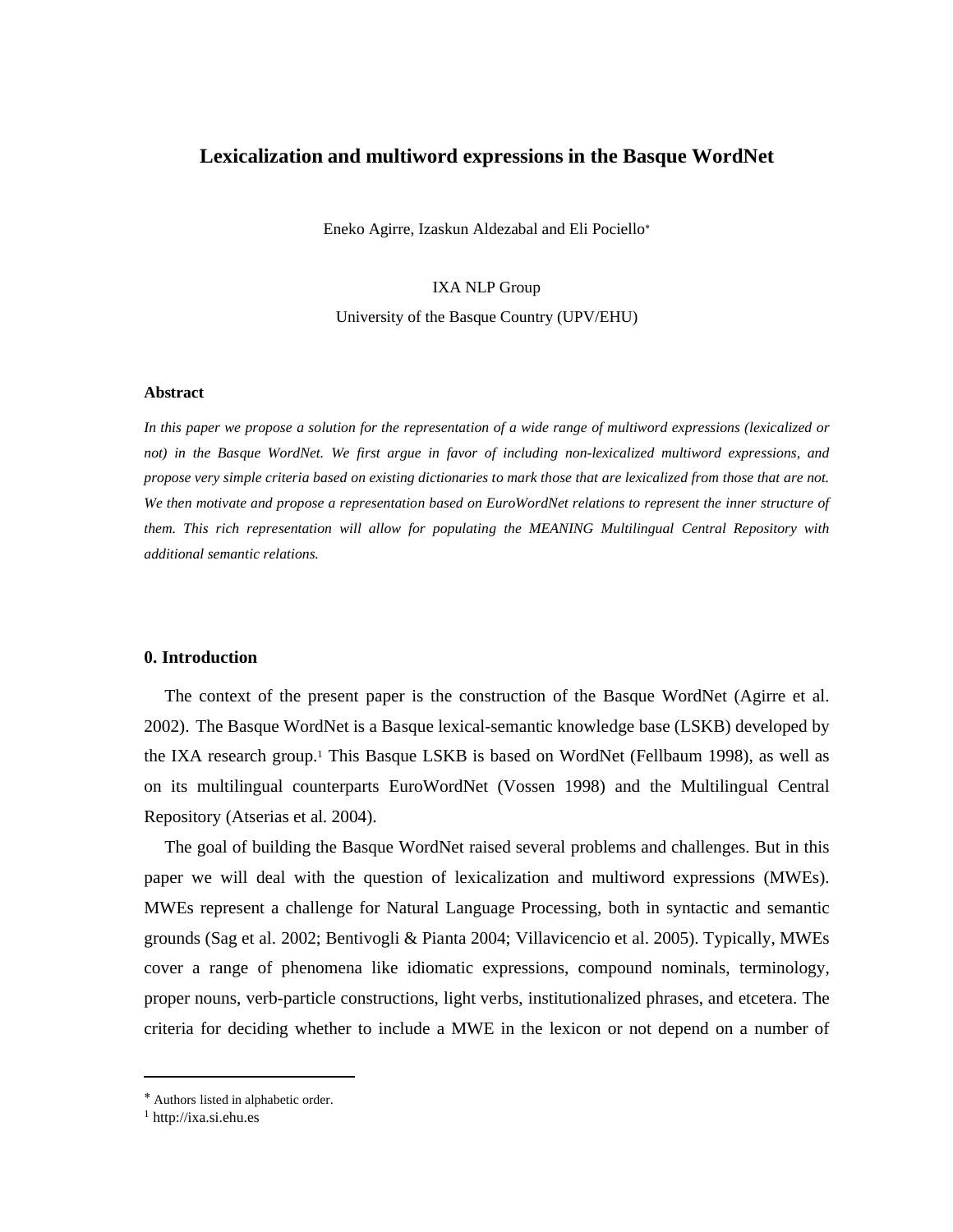factors, but mainly, come from the intended use of the lexicon and the MWE. In lexicography and standard dictionaries, the MWE entries are taken to be lexicalized (Contreras & Sueñer 2004; Cowie, 1990), that is, those MWEs that are not considered as lexicalized are not included in the dictionary.

At present, we have focused on the problem of deciding the criteria to include a MWE in the wordnet, and how we can represent properly all kinds of MWEs (lexicalized or not).2 Our representation proposal involves several levels of detail ranging from "word with spaces", to full specification of the internal semantic structure of the MWE, including senses and semantic relations. This approach is based on Bentivogli & Pianta's (2004) representation proposal which has been applied in the Italian WordNet.

Note that here we are concerned with the semantic level of the representation. The morphosyntactic representation and processing of Basque MWEs is dealt with in (Alegria et al. 2004).

We start this paper briefly presenting the lexical-semantic knowledge bases used by the IXA research group to develop a Basque LSKB: WordNet and its multilingual counterparts EuroWordNet and the Multilingual Central Repository. Section 2 describes how those LSKBs deal with lexicalization and MWEs. Afterwards, we explore the theoretic problems posed by lexicalization (Section 3). We then mention the motivation to include non-lexicalized MWEs in the Basque WordNet (Section 4), followed by our proposal for the inclusion of MWEs in the Basque WordNet (Section 5) as well as their representation (Section 6). Finally, Section 7 presents some conclusions and further work.

#### **1. WordNet, EuroWordNet and the Multilingual Central Repository**

Natural Language Processing techniques need lexical-semantic knowledge bases (LSKB) in order to perform semantic interpretation. The IXA group decided to develop a Basque LSKB for this reason: the Basque WordNet. Basque WordNet is based on WordNet and its multilingual counterparts EuroWordNet and the Multilingual Central Repository (MCR). The steps followed in the construction of the Basque LSKB are explained in Pociello (2004), Agirre et al. (2005)

 $\overline{a}$ 

<sup>2</sup> However, for this study, we have left aside proper names.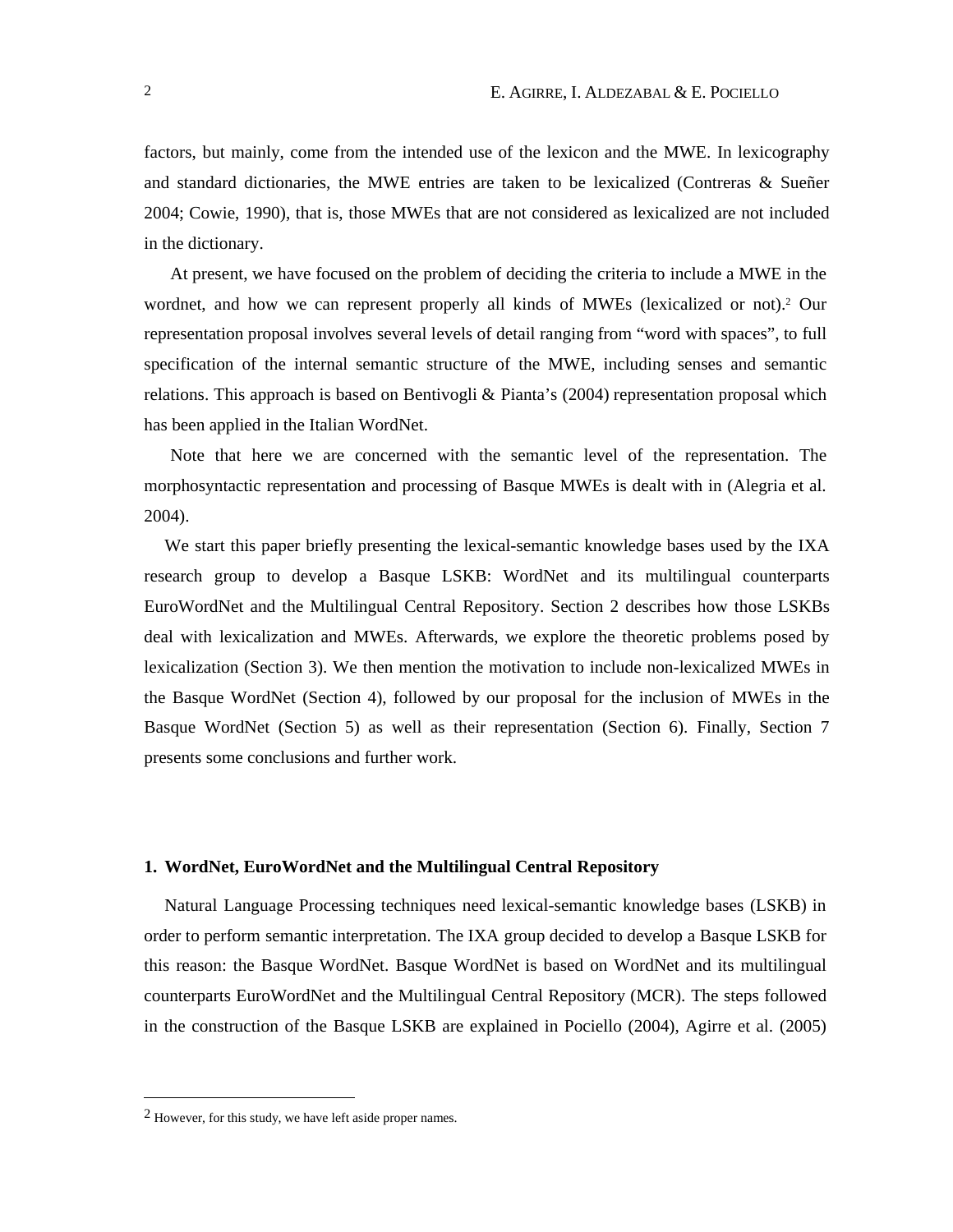and Agirre et al. (submitted). Below, we briefly present the most relevant characteristics of these LSKBs.

WordNet (Fellbaum 1998) is a semantic lexicon for the English language. It groups English words into sets of synonyms called *synsets*, and records various semantic relations between these synonym sets forming a hierarchy. Moreover, each of these *synsets* corresponds to a lexical concept. For instance, and as we can see in example (1), according to WordNet the noun *T-shirt* has one *synset*, or in other words, it can refer to one lexical concept:

(1) T-shirt, jersey -- (a close-fitting pullover shirt)

 $\overline{a}$ 

The *synset* in (1) is composed by two words: *T-shirt* and *jersey.* Therefore, *T-shirt* and *jersey*  are synonyms.

Furthermore, these synonym sets are related by various semantic relations, such as hyperonymy and hyponymy.3 In (2) and (3) we have the hyperonyms and hyponyms respectively of (1):

(2)  $\Rightarrow$  jersey, T-shirt -- (a close-fitting pullover shirt)  $\Rightarrow$  shirt -- (a garment worn on the upper part of the body)  $\Rightarrow$  clothing, clothes  $-$  (covering designed to be worn on a person's body)  $\Rightarrow$  covering -- (an artifact that protects or shelters or conceals) => artifact, artefact -- (a man-made object)  $\Rightarrow$  object, physical object -- (a physical entity)  $\Rightarrow$  entity, something -- (anything having existence)

(3)  $\Rightarrow$  jersey, T-shirt -- (a close-fitting pullover shirt) => turtleneck, polo-neck -- (a sweater or jersey with a high close-fitting collar)

Hyperonyms are general or superordinate terms. In (2) we can see that a *T-shirt* is a *shirt*; that a *shirt* is a *clothing*; that a *clothing* is an *covering*; that a *covering* is an *artifact*, and so on. Therefore, when we talk about a *T-shirt* we are talking about something that is also a *shirt,* a *clothing,* a *covering,* an *artifact,* etc.

On the reverse, hyponyms are words that refer to more specific words or concepts. As we can see in (3), the only hyponym of *T-shirt* is *turtleneck*, a T-shirt or jersey with a high close-fitting collar.

<sup>&</sup>lt;sup>3</sup> Although synonymy, hyperonymy and hyponymy are the most important semantic relations in WordNet, there are much more semantic relations: meronimy, antonymy, holonimy, etc. For more details refer to Fellbaum (1998).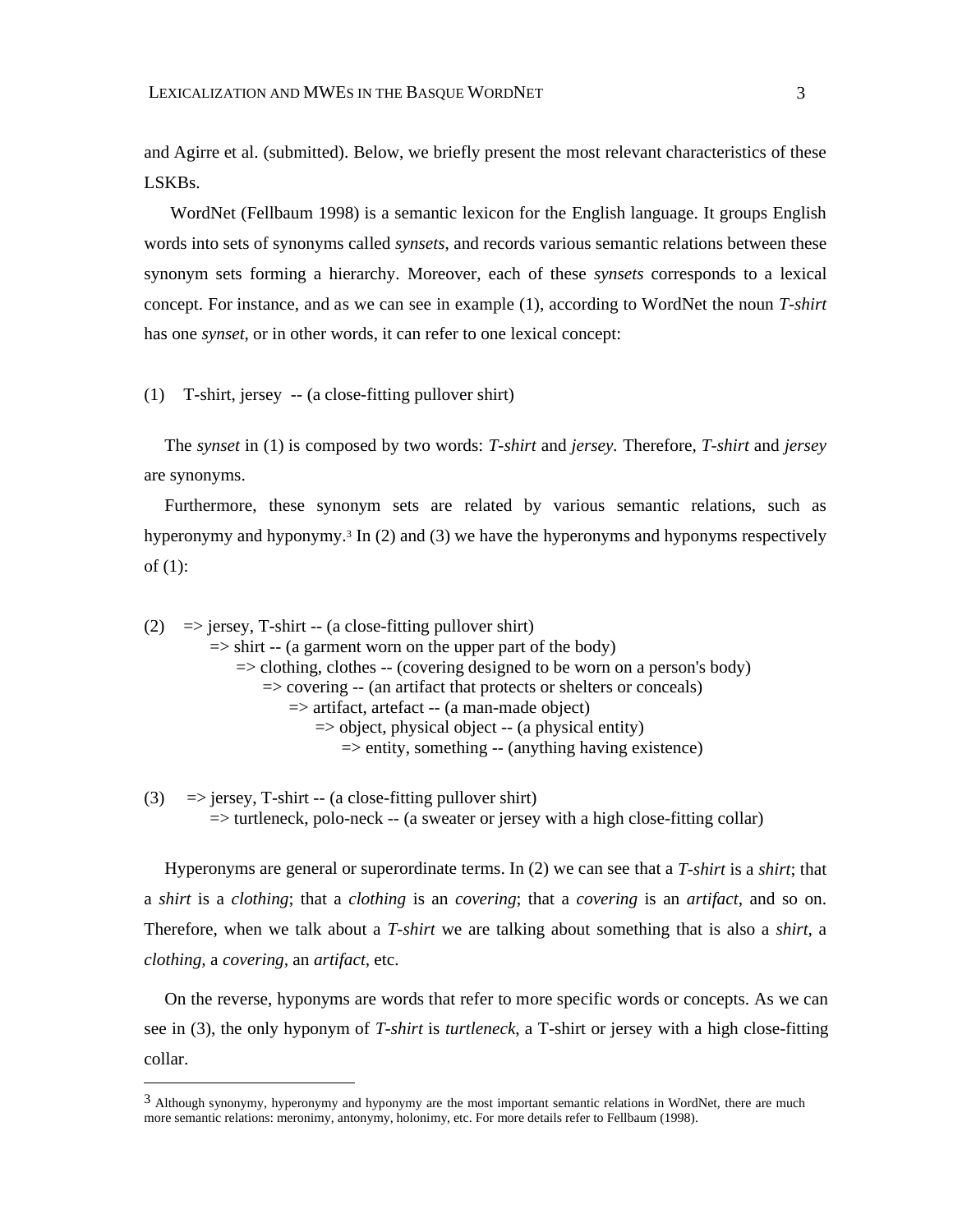The purpose of WordNet is twofold: to produce a combination of dictionary and thesaurus that is more intuitively usable, and to support automatic text analysis and artificial intelligence applications. This database can be browsed on line at http://wordnet.princeton.edu/perl/webwn.

Considering this English WordNet as a reference, new wordnets have been built in some other languages (Spanish, Italian, German French, Danish, etc.), especially in the framework of the EuroWordNet project.4 EuroWordNet (Vossen 1998) is a coordinated system of semantic networks for European languages, where each language develops its own wordnet. What EuroWordNet does is, basically, to add multilingual equivalence links across wordnets.

The Multilingual Central Repository<sup>5</sup> (MCR) (Atserias et al. 2004) is a LSKB developed in the MEANING project ("MEANING: Developing Multilingual Web-Scale Language Technologies"). Currently the MCR integrates into the EuroWordNet framework five local wordnets (English, Catalan, Italian, Basque and Spanish) and other semantic information that EuroWordNet did not provide (hundred of thousand of new semantic relations and properties automatically acquired from corpora).

At present, the Basque WordNet is being built basing on MCR framework. Fig. 1 presents the Basque WordNet interface,<sup>6</sup> which can be consulted on line at http://ixa2.si.ehu.es/mcr/wei.html.

| T-shirt<br><b>Lookup</b>                                                                                                        |                          |                                                                                                                                                                  |                          |                                         |                          | $\triangleright$ Gloss<br>Score | $V$ English 1.6<br>$\nu$ Spanish 1.6                                 | <b>English_1.7.1</b> |
|---------------------------------------------------------------------------------------------------------------------------------|--------------------------|------------------------------------------------------------------------------------------------------------------------------------------------------------------|--------------------------|-----------------------------------------|--------------------------|---------------------------------|----------------------------------------------------------------------|----------------------|
| Word                                                                                                                            | $\overline{\phantom{a}}$ | <b>Nouns</b>                                                                                                                                                     | $\overline{\phantom{a}}$ | English_1.6<br>$\overline{\phantom{a}}$ |                          | Rels<br>Full                    | $\nu$ Catalan 1.6<br>$\nu$ Basque 1.6                                |                      |
| <b>Synonyms</b>                                                                                                                 | $\overline{\phantom{a}}$ | near synonym                                                                                                                                                     | $\overline{\phantom{a}}$ | English 1.6                             | $\overline{\phantom{a}}$ |                                 | $\triangleright$ Italian 1.6                                         |                      |
| 02874798n<br>-fashion-<br>artifact<br>$Clothing+$<br>Artifact=<br>$Covering =$<br>Function=<br>Garment=<br>$Solid =$<br>$Tops=$ |                          | 02874798n 2 jersey 1 T-shirt 1 tee shirt 1<br>02874798n 1 camiseta 1 niqui 1<br>02874798n <sup>9</sup> 1 samarreta 1<br>02874798n 0 kamiseta 1 elastiko 5 niki 1 |                          |                                         |                          |                                 | a close-fitting pullover shirt<br>puntuzko jantzia, leporik ez duena |                      |

*Figure 1: Actual interface for the Basque WordNet.*

 $\overline{a}$ 

<sup>4</sup> http://www.hum.uva.nl/~ewn

<sup>5</sup> http://nipadio.lsi.upc.edu/cgi-bin/wei4/public/wei.consult.perl

 $6$  Further information in order to use the interface is available in Agirre et al. (2005) and Agirre et al. (submitted).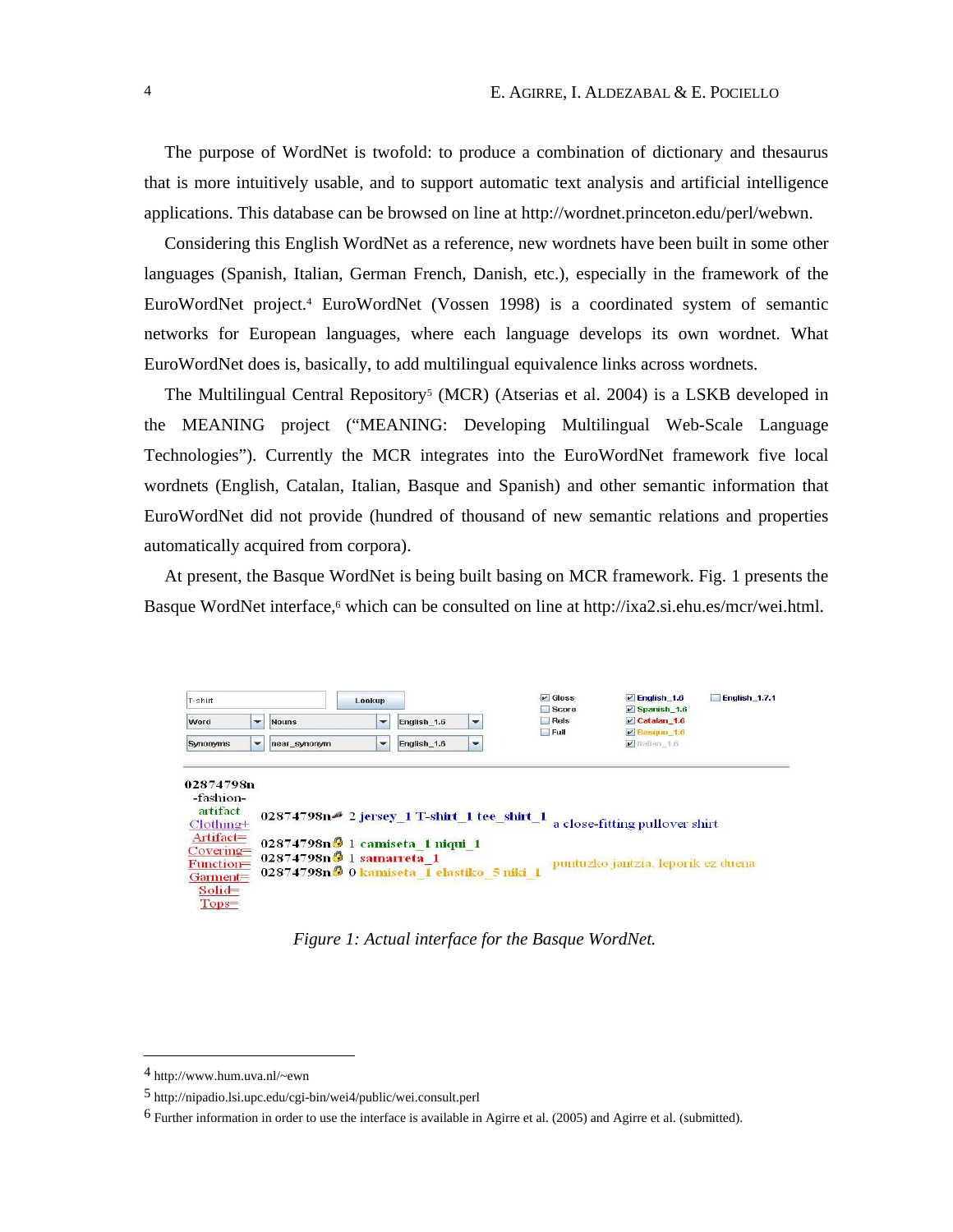#### **2. Lexicalization and multiword expressions in WordNet frameworks**

The original WordNet (Fellbaum 1998), as a computational lexicon, only includes lexicalized entries and concepts. There are a few exceptions, usually linked to general concepts that are introduced to better organize the hierarchy, as for instance the concept 'fictional character' or 'body of water' which are not lexicalized. The task of deciding which MWEs are lexicalized or not is one of the main tasks of a wordnet builder, but unfortunately, the boundaries for lexicalization are very difficult to draw (Contreras & Sueñer 2004; Cowie 1990).

The difficulty to differ between what is a lexicalized MWE and what is not, is emphasized by the development of manually sense-annotated corpora based on the Basque WordNet *synsets* (called the Basque Semcor), together with the Basque WordNet itself (Agirre et al. 2006). All occurrences in the corpus that are part of a MWE are marked in order to signal that the word is part of a lexicalized MWE. For instance, if an occurrence of the noun *urte* ('year') is followed by the word *berri* ('new'), it will be marked as part of a MWE: *urte berri* ('new year'). The aim of detecting MWEs in the corpora was to update the Basque WordNet with the most current MWEs in Basque. However, this marking has been problematic, because, quite often, taggers did not agree on what a lexicalized MWE is.

Therefore, when building wordnets, the need for including non-lexicalized or close-tolexicalized entries arises, especially, when treating lexical gaps (concepts that lexicalize in one language, but not in another, such as *to cook* that in Basque needs to be expressed by a nonlexicalized MWE: *janaria prestatu,* lit. 'prepare food'). Those "less-lexicalized" entries are very useful for translation as well as for word sense disambiguation (Bentivogli & Pianta 2004).

The wordnet builders, therefore, need to decide what to do (only include lexicalized entries or also include boundary or non-lexicalized entries) and how to represent all kinds of MWEs (ranging from word-as-spaces, which might be enough for obscure idioms, to the representation of the internal structure). As a consequence, and in order to make wordnet builders' job easier, we have defined some criteria to represent all kinds of MWEs (Section 5). Still, before going deeply into the explanation of our criteria, in Section 3, we will focus on the lexicalization phenomenon itself, and on the different points of view it has been treated from.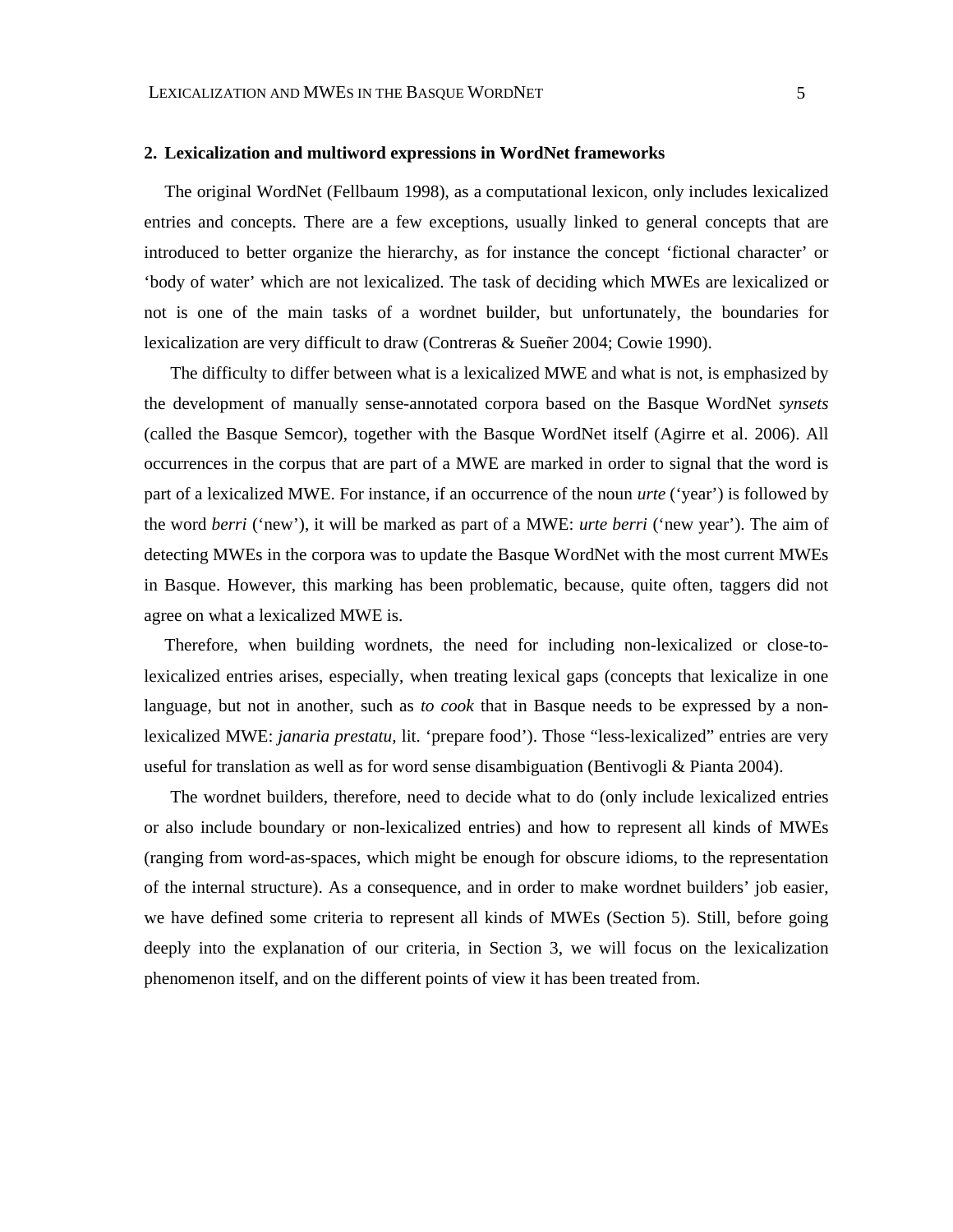## **3. Lexicalization problems**

The term *lexicalization* refers to the transformation of an element (or a sequence of elements) into a unique lexical or conceptual element (Lewandowski 1992).7 Therefore, the result of lexicalization can be carried out as (i) a lexical element (a word)8 or (ii) a sequence of elements (more than one word), that is, a MWE. Since the lexicalization problem is much more complex with MWEs than with words, in this paper we will focus on MWEs.

The aforementioned "transformation" is an obscure process. Many authors (Calzolari et al. 2002) point out that lexicalization should be understood as a continuum from full-fledged compositional and productive constructions to fixed and frozen expressions*.* This is due to the fact that lexicalization is the result of the combination of a number of factors, which can occur either totally or partially. Although there is no agreement in the number of factors that make lexicalization, we can mention the most important ones: *co-occurrence frequency* or *collocation > fixation > semantic specialization > idiomatization.* In those cases that the combination of factors occurs totally –in other words, when the construction goes through all those factors– then, we will have a frozen expression. On the other hand, when the combination of factors is partial – when the construction does not go through all those factors– the construction may be at any point in that continuum.

Therefore, depending on the point of the continuum constructions are, they have different characteristics, and consequently, they will be named with different terms, which has brought authors to create a classification and terminology to distinguish among them. Unfortunately, there is no uniformity either in the classification or in the terminology related to MWEs.

According to Sag et al. (2002) there are two main types of MWEs: **lexicalized phrases** and **institutionalized phrases**. They describe lexicalized phrases as "having at least partially idiosyncratic syntax or semantics, or containing 'words' which do not occur in isolation*"*. They can be further broken down into *idioms proper* as in (4), *decomposable idioms* as in (5), *compound nominals* including terminological MWEs as in (6), *proper names* as in (7), *verbparticle constructions* as in (8) and *light verb constructions* as in (9).

<sup>7</sup> Other approaches to lexicalization are Talmy (1985) and Traugott (1996), which are not explained here due to space limitations.

<sup>8</sup> Defined as "any string of characters between two blanks" (Fontenelle et al., 1994).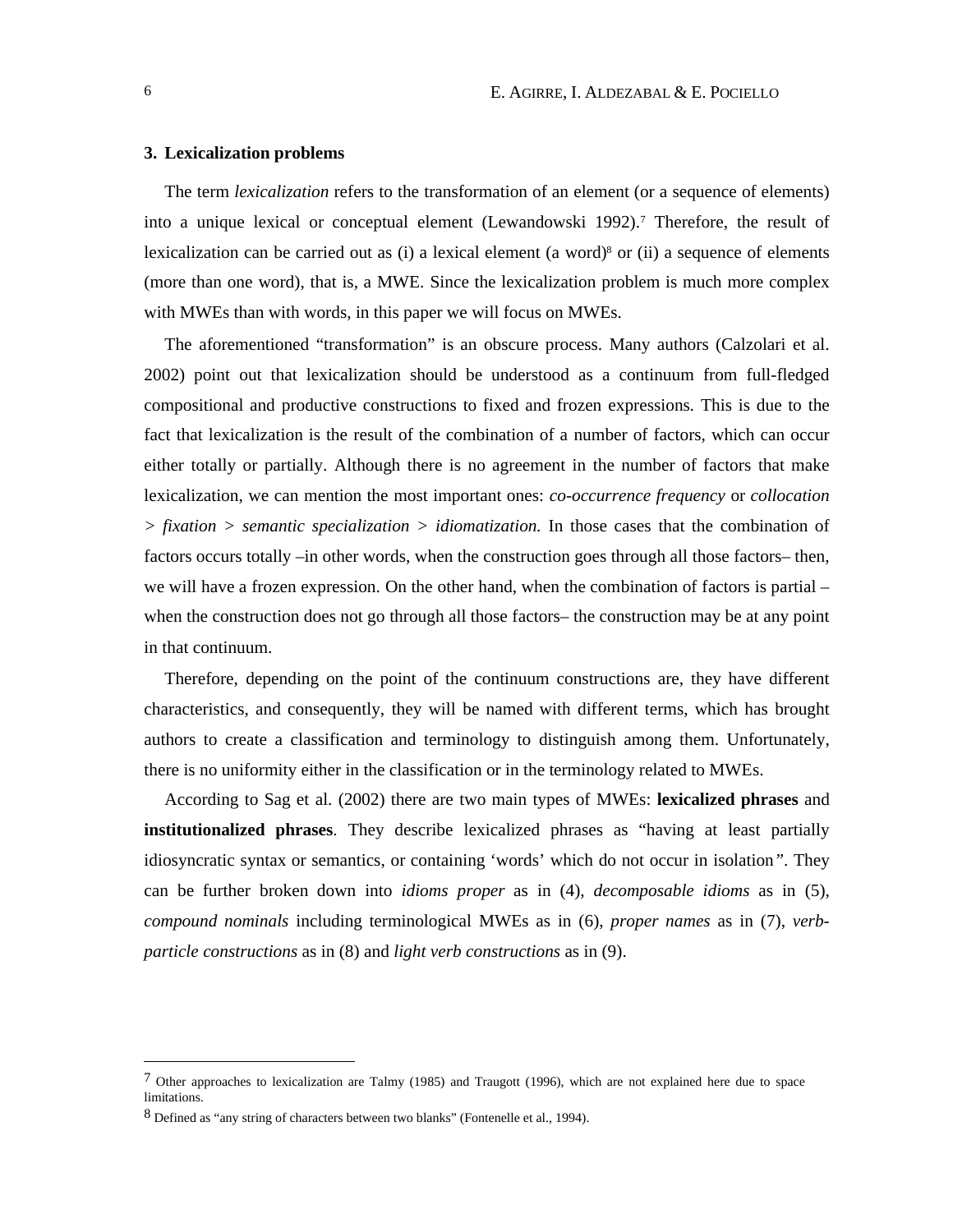## LEXICALIZATION AND MWES IN THE BASQUE WORDNET 7

- (4) a. English: to kick the bucket
	- b. English: to pull somebody's leg
	- c. Basque: adarra jo '*to pull somebody's leg'; lit: 'to play the horn'*
	- d. Basque: larru bizirik *'stark naked'; lit: 'raw-skinned'*
- (5) a. English: to spill the beans
	- b. English: to play truant
	- c. Basque: burua jan 'to brainwash'; lit: 'to eat the head'
	- d. Basque: sudurra sartu 'to poke somebody's nose'

## (6) a. English: car park

- b. English: central processing unit
- c. Basque: buruhauste 'problem'; lit: 'broken head'
- b. Basque: sudur-zapi 'handkerchief'; 'lit: nose-cloth'
- (7) a. English: Los Angeles
	- b. English: Chicago Bulls
	- c. Basque: Euskal Herri *'Basque Country'*
	- d. Basque: Alderdi Popular *'Popular Party'*
- (8) a. English: set up
	- b. English: go after
	- c. Basque: -tzat (prolative case) + verb *'to take someone for'; lit: 'to take as'*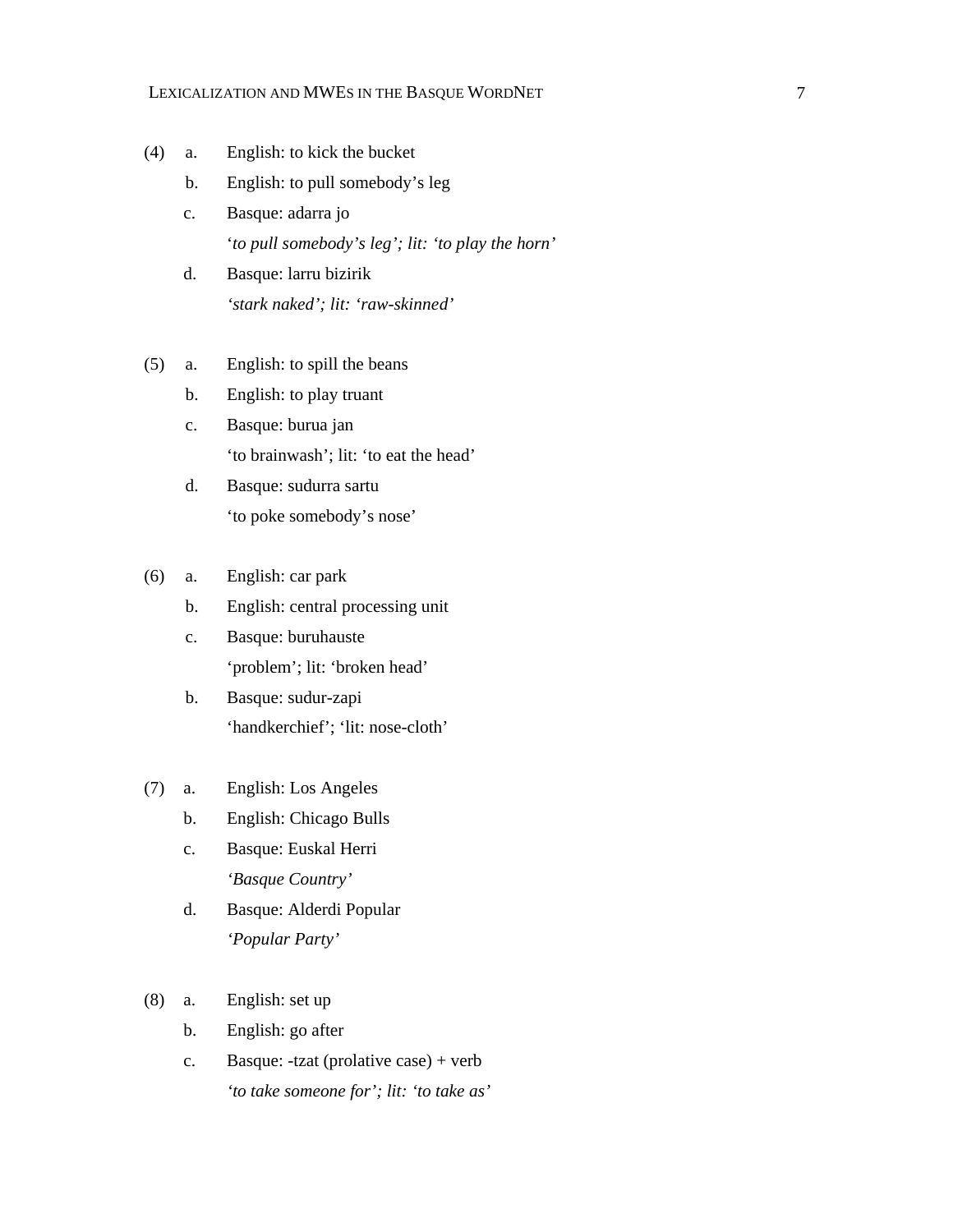- d. Basque: -i (dative case ) + eutsi (verb) *'defend'; lit: 'to hold to something'*
- (9) a. English: make a mistake
	- b. English: fall asleep
	- c. Basque: lan egin *'to work'; lit: 'to do work'*
	- d. Basque: min hartu *'to hurt; lit: 'to take hurt'*

*Idioms* are relatively frozen expressions whose meaning cannot be built compositionally from the meanings of their component words. Moreover, the component words cannot be substituted with synonyms; for instance, (4c) literally means 'to play the horn' and it is translated to English as the idiom in (4b): *to pull sb's leg*.

*Decomposable idioms* are sequences of words which habitually co-occur and whose meaning can be derived compositionally. However, they show a kind of semantic cohesion which limits the substitution of their component words –as in (5a), where *spill* and *beans* can be taken to have the appropriate senses that produces the compositional reading, or in Basque (5c).

A similar phenomenon occurs with *light verbs* –see examples in (9)– and c*ompound nominals* –see examples in (6).

Regarding to *institutionalized phrases*, these are not usually taken as elementary lexical units, that is, they are not taken as lexicalized forms, and do not belong to the lexicon*.* Institutionalized phrases are combinations following only the general rule of syntax: the word meanings combine compositionally but can not always be substituted by synonyms. They are often conventionalized, and they take only one of the possible readings available (for instance *traffic light* in (10a) means 'stop light', and not 'turning light' which would be also a possible meaning). Moreover, they are characterized by having much higher frequency than alternative verbalizations (*traffic director* or *intersection regulator* to mean 'traffic light'). Thus, institutionalized phrases are semantically and syntactically compositional, but statistically idiosyncratic.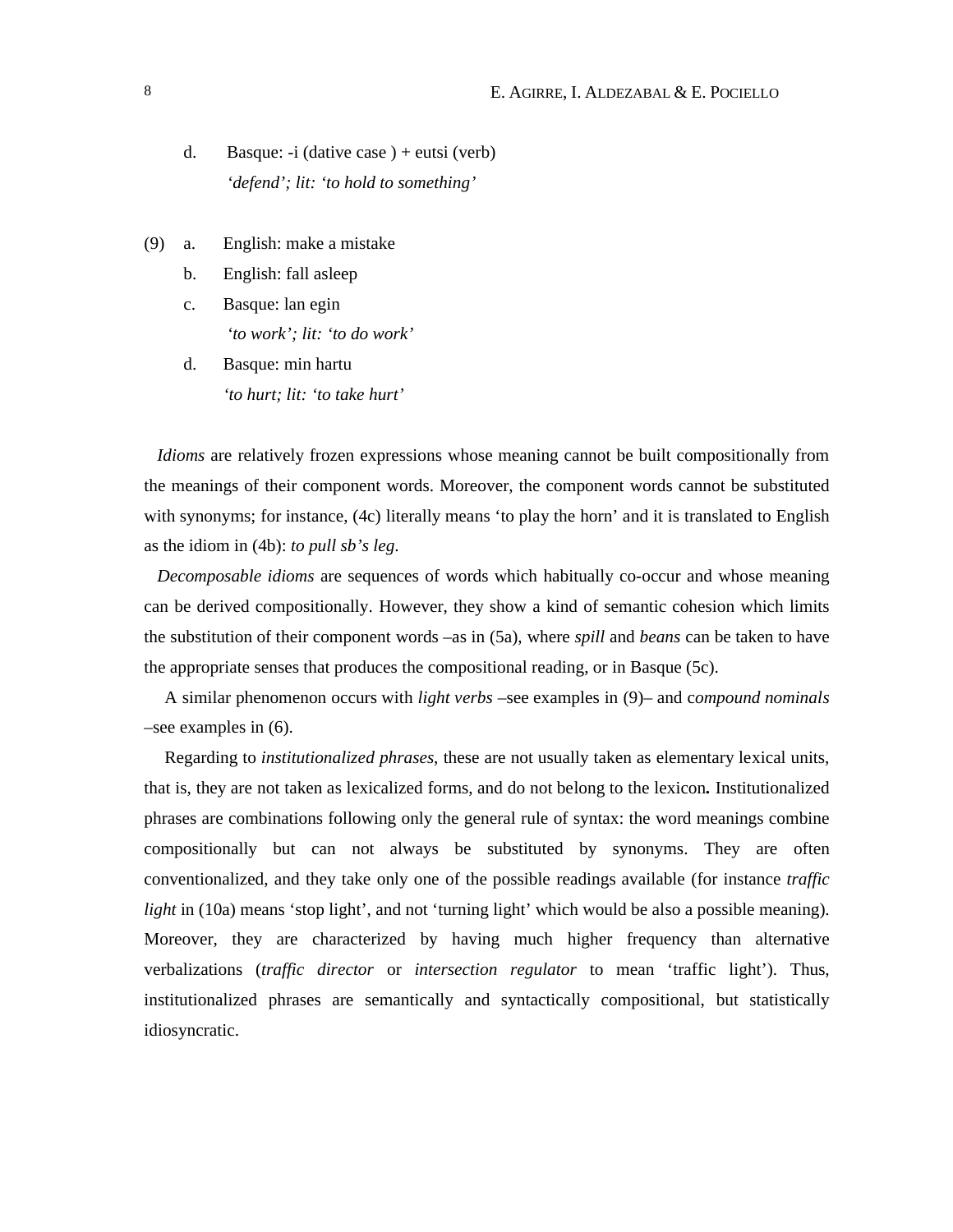- (10) a. English: traffic light
	- b. English: telephone box
	- c. Basque: zirkulazio-argi *'traffic light'*
	- d. Basque: telefono-kabina *'telephone box'*

Alternatively, other authors (Bentivogli & Pianta 2004) distinguish between **lexicalized MWEs** such as *idioms* and *restricted collocations* (which would include all the above except institutionalized phrases), and **free combinations** (which would include *institutionalized phrases*).

Both *idioms* and *restricted collocations* are considered to be a sequence of elements that act as a single unit at some level of linguistic analysis and that are lexicalized (i.e. they belong to the lexicon). However, idioms are frozen expressions whose meaning cannot be built compositionally (as the examples mentioned before in (4)), whereas restricted collocations consist of words which habitually co-occur and whose meaning can be derived compositionally but with some degree of semantic cohesion (as the aforementioned examples in (5)).

On the contrary, *free combinations* follow the general rule of syntax, are compositional and allow for synonym substitution. For instance, the English verb *to bike* is translated into Basque as *bizikletan ibili –*see example (11a). However, as example (11b) shows, we can use a synonym to express exactly the same: *bizikletan joan* (lit. 'to go on a bicycle'). This is the reason why they are considered as non-lexicalized forms, and therefore, they do not belong to the lexicon*.*

- (11) a. Basque: bizikletan ibili *'to bike'; lit: 'to walk on a bicycle'*
	- b. Basque: bizikletan joan *'to bike'; lit: 'to go on a bicycle'*
	- c. Basque: ahopeka abestu, ahopeka kantatu, ahopean abestu, ahopean kantatu *'to hum'; lit: 'to sing in whispers'*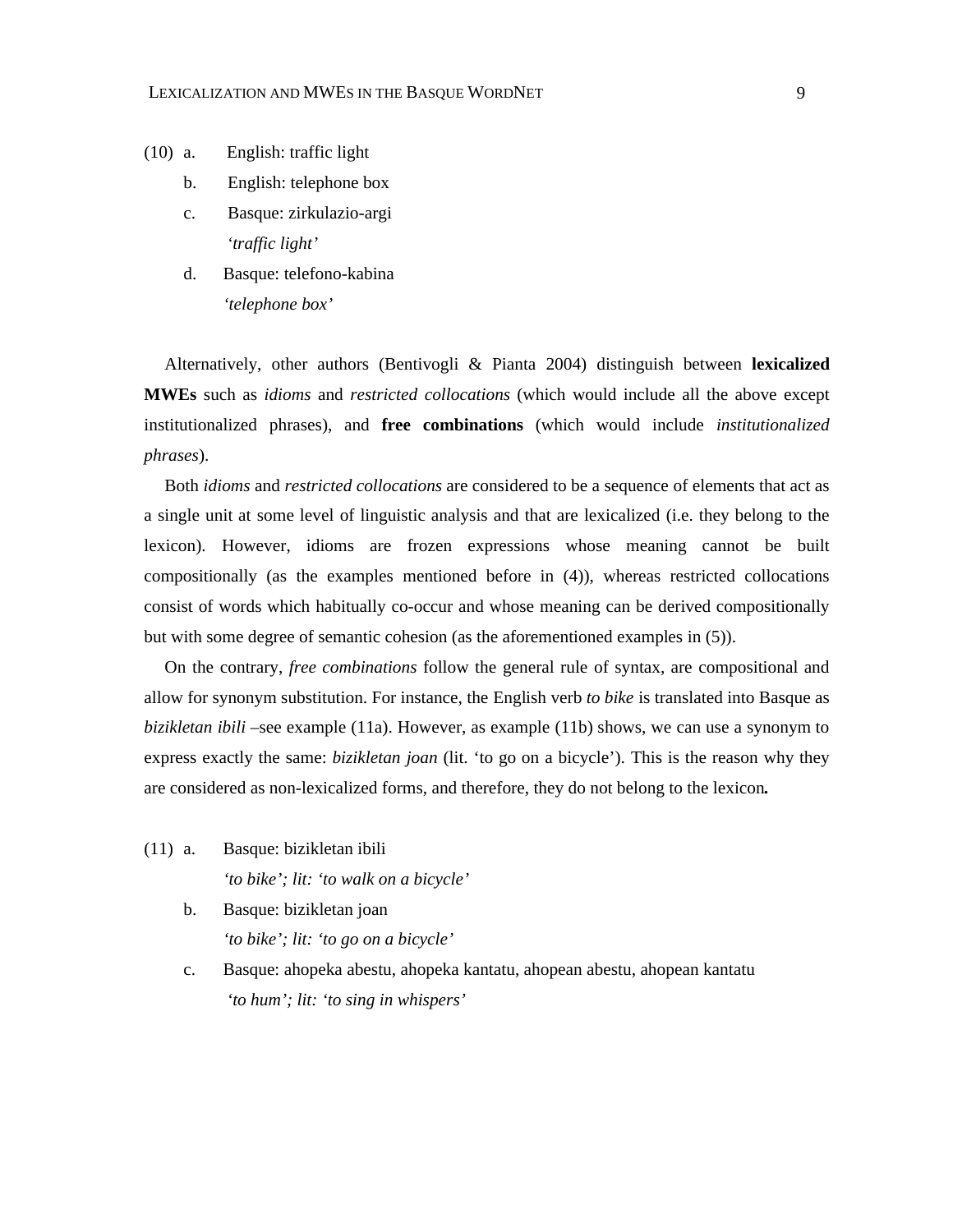Alegria et al. (2004) use the term **multiword expressions** to refer to *any* word combinations ranging from *idioms*, over *proper names*, *compounds*, *lexical* and *grammatical collocations*, *lexicalized phrases* etc. to *institutionalized phrases*.

On the other side, they use the term **multiword lexical units (MLU)** to refer to lexicalized MWEs, those MWEs that are semantically non-compositional or syntactically idiosyncratic –all the examples mentioned from (4) to (9). As it can be seen, in this paper we have followed Alegria et al.'s (2004) terminology.

#### **4. The need for non-lexicalized multiword expressions**

In order to provide the basis for the semantic interpretation of Basque, it is obvious that the Basque WordNet needs to provide the meaning for lexicalized MWEs. There are four reasons or situations why we need to also include non-lexicalized MWEs: difficulty of defining lexicalization, lexical gaps, translation tasks, facilitate semantic interpretation and a richer LSKB.

The first reason is that we do not want to have lengthy debates about the lexicalization status of a MWE. In case of doubt, we want to incorporate as many MWEs as possible, without making claims of their lexicalization status, and thus, allow for non-lexicalized MWEs.

In the process of building the Basque WordNet, we have followed the expand approach, which means that we based our work on the English WordNet synsets, and substituted the English variants by Basque variants (Vossen et al. 1998). Additionally, we also incorporate new synsets that exist for Basque but not for English. In many cases, the English synsets have a dubious lexicalization in Basque, that is, they can be translated by a MWE which is not found in a Basque dictionary. If we were to follow a rigid approach for including only lexicalized variants, those synsets would be gaps in the Basque WordNet, for instance, examples (11a), (11b) and (11c). We nevertheless want to include such translations, as they are very useful information for translation tasks. Bentivogli & Pianta (2004) also emphasize the need to avoid lexical gaps as much as possible.

Regarding semantic interpretation in general and word sense disambiguation in particular, the more MWEs are included in WordNet, the easier is the task for a word sense disambiguation program. For non-compositional MWEs this is obvious, but considers also the decrease of ambiguity for institutionalized phrases or free phrases. Linked to this, a rich LSKB, where the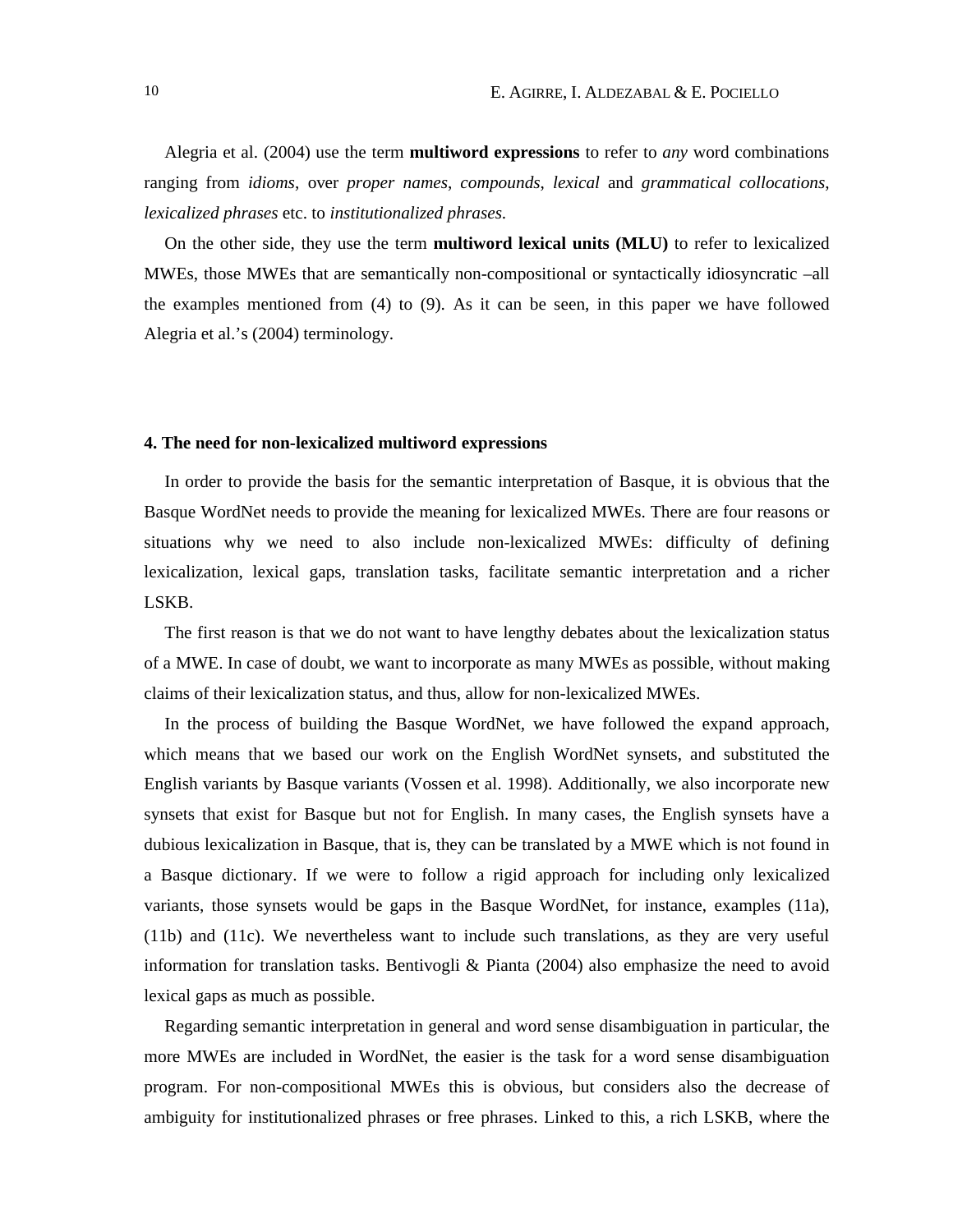internal semantic structure of MWEs is represented, would aid in the semantic interpretation process. For instance, *fall\_asleep* in (12) is a variant for a synset in WordNet 2.0, and capturing the relation between *asleep* and *fall\_asleep* (very similar to *lo* and *lo\_hartu* in Basque) would allow to better understand the consequences of *falling asleep*.

(12) fall asleep, dope off, flake out,  $[\ldots]$  -- (change from a waking to a sleeping state)

#### **5. Introducing multiword expressions in the Basque WordNet**

As previously seen, MWEs are usually analyzed from different perspectives and criteria. In general terms, MWEs can be defined by some or all of the following criteria (Calzolari et al. 2002):

- 1. reduced syntactic and semantic transparency;
- 2. reduced or lack of compositionality;
- 3. more or less frozen or fixed status;
- 4. possible violation of some otherwise general syntactic patterns or rules;
- 5. a high degree of lexicalization (depending on pragmatic factors).
- 6. a high degree of conventionality.

 $\overline{a}$ 

When facing concrete examples these criteria are not easy to apply. Even for lexicographers, sometimes it is very difficult to distinguish among those constructions, especially, between those that are not frozen. This is why some constructions do have a dictionary entry in some dictionaries, but not in others. For instance, we have looked up *buruz ikasi* ('to memorize', lit. 'to learn by head') in three Basque monolingual dictionaries;<sup>9</sup> in two of them *buruz ikasi* is a dictionary entry, so it has been considered as a lexicalized construction. Still, when looking up to a similar construction (*buruz esan –* 'to recite', lit. 'to say by head'), it does not appear in any of the dictionaries. It seems to have been treated as a non-lexicalized construction, although, perhaps, it has been overlooked.

Consequently, we needed to define some criteria which can be easily applied when classifying MWEs in the Basque WordNet.

<sup>9</sup> *Euskal Hiztegi Modernoa* (Elhuyar 2000), a terminological data bank for Basque (*Euskalterm*) and *Euskal Hiztegia*  (Sarasola 1996).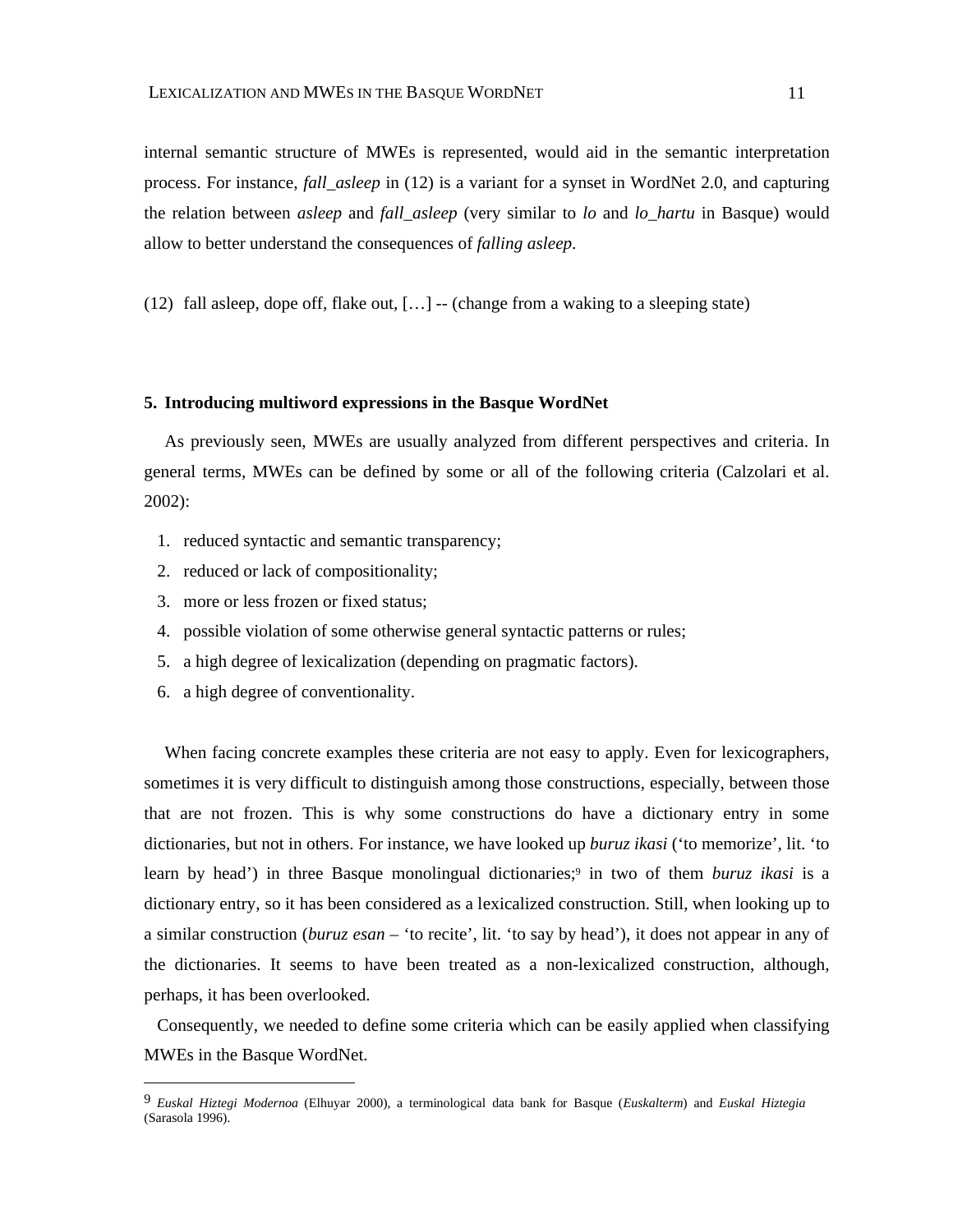Obviously, the first task is to detect the possible MWEs in Basque. They are detected in different stages during the development of Basque WordNet (Agirre et al. 2006). This way, the basis of the Basque MWEs are mainly the Basque counterparts of the English variants in the dictionaries. WordNet does include lexicalized synsets which may contain either single words or MWEs, or sometimes, both together:

#### (13) English WN {*girlfriend, girl, lady\_friend*}

Then, the Basque WordNet builder must decide whether a synset in the English WordNet – expressed as a single word or as a MWE– can be translated into Basque, using a single word or a MWE, or using both.

(14) English WN {*girlfriend, girl, lady\_friend*} Basque WN {*neska-lagun, adiskide, lagun, neska*}

We have adopted the next criteria: if the MWE is an entry in a monolingual dictionary (Elhuyar 2000; Sarasola 1996; Euskaltzaindia 2000) or terminological glossary (UZEI 1987), then, the builder of the Basque WordNet will add this MWE in the synset, and it will be considered as a fully lexicalized MWE. For instance, *to memorize* is translated into Basque as both *buruz ikasi* (lit. 'to learn by head') and *memorizatu* (a loanword). Being *memorizatu* and *buruz ikasi* dictionary entries, the builder of the Basque WordNet will add both the loanword and the MWE in the synset:

(15) English WN {*memorize, memorise, con, learn*} Basque WN {*memorizatu, buruz\_ikasi*}

In addition, it often happens that a MWE is the most usual way –and sometimes the only way– to express a concept, in spite of not being a dictionary entry. For instance, the English verb *to recite* is expressed in Basque either by the loanword *errezitatu* or either by the MWE *buruz esan*. Although this construction (*buruz esan*) is very similar to *buruz ikasi* ('to memorize' or 'to learn by head') and it is the most frequent and natural way to express this concept, according to our criteria, *buruz esan* will not be included in the synset. And as a consequence, it will not be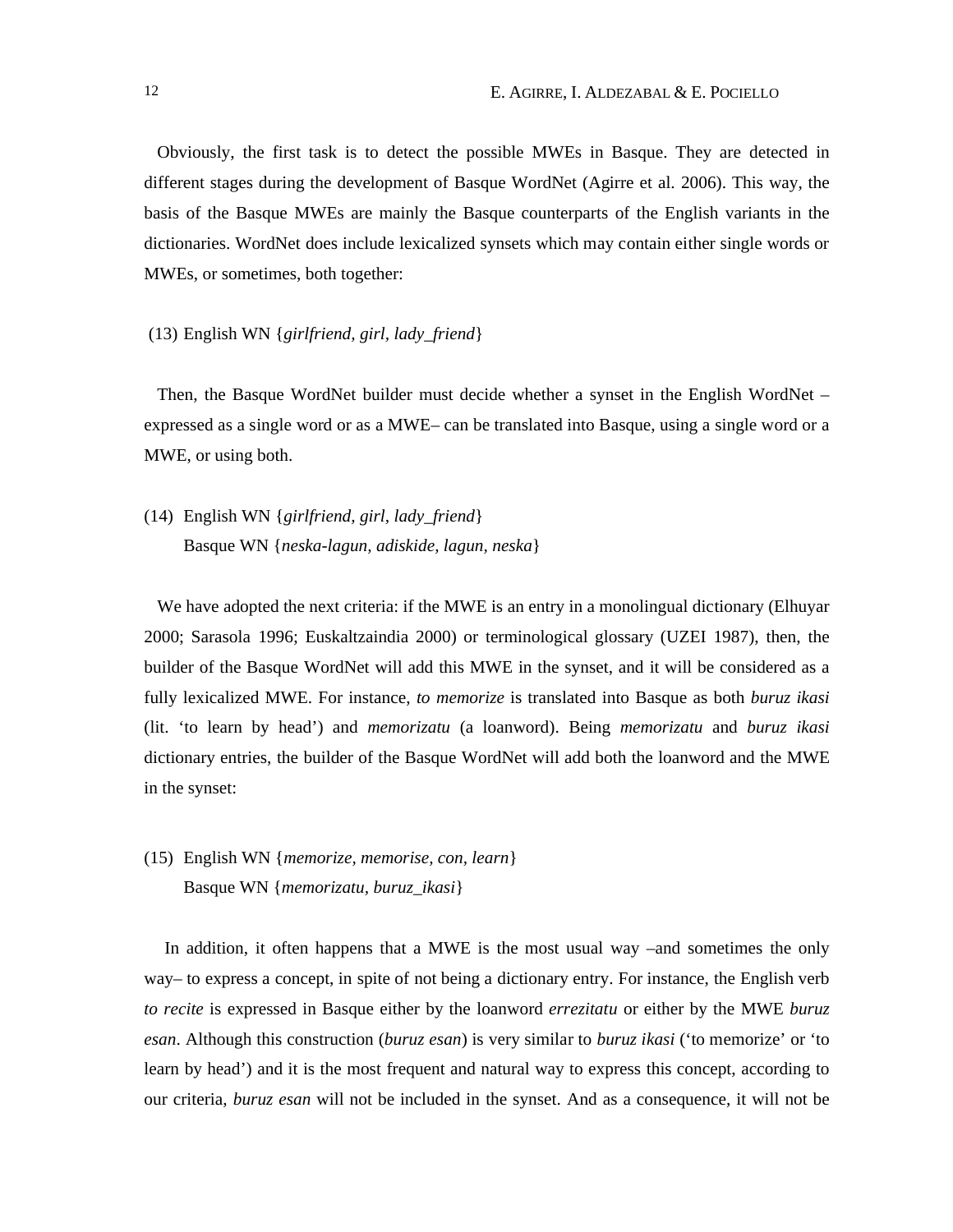considered lexicalized MWE because it is not a dictionary entry. Therefore, this approach seems to be quite risky, since applying these criteria leads to the consequence that a considerable number of frequently used expressions can be excluded from the Basque WordNet as they are considered to be not lexicalized.

In order to avoid this risk, we have decided to consider this type of MWEs *syntagmatic concepts* (Artola 1993), and to include them in the Basque WordNet. These refer to those concepts that are expressed by a phrase and that have become widespread in most of the cases. This approach has already been used by Bentivogli & Pianta (2004). These authors introduce those frequent MWEs as *phrasets* and they also add them in the Italian WordNet. Below, we present some more examples of Basque syntagmatic concepts:

- (16) a. English WN {*recite, recite*} Basque WN {*buruz\_esan, errezitatu*}
	- b. English WN {*retranslate*} Basque WN {*berriro\_itzuli*} (lit. 'translate again')
	- c. English WN {*hum*} Basque WN {*ahopeka\_kantatu*} (lit. 'sing in whispers')
	- d. English WN {*bike*} Basque WN {*bizikletan\_ibili*} (lit. 'move on a bike')
	- e. English WN {*two-dimensional\_figure* } Basque WN {*irudi\_bidimentsional*}

Therefore, instead of representing a lexical gap by adding an empty synset aligned with a nonempty synset of the other language (see Fig. 2), we propose to represent it following Bentivogli & Pianta's (2004) approach: adding the syntagmatic concept in the synset.

However, in order to differ these MWEs from the ones that are dictionary entries, they are marked with the syntagmatic concept label in the database, IXALEX (see Fig. 3).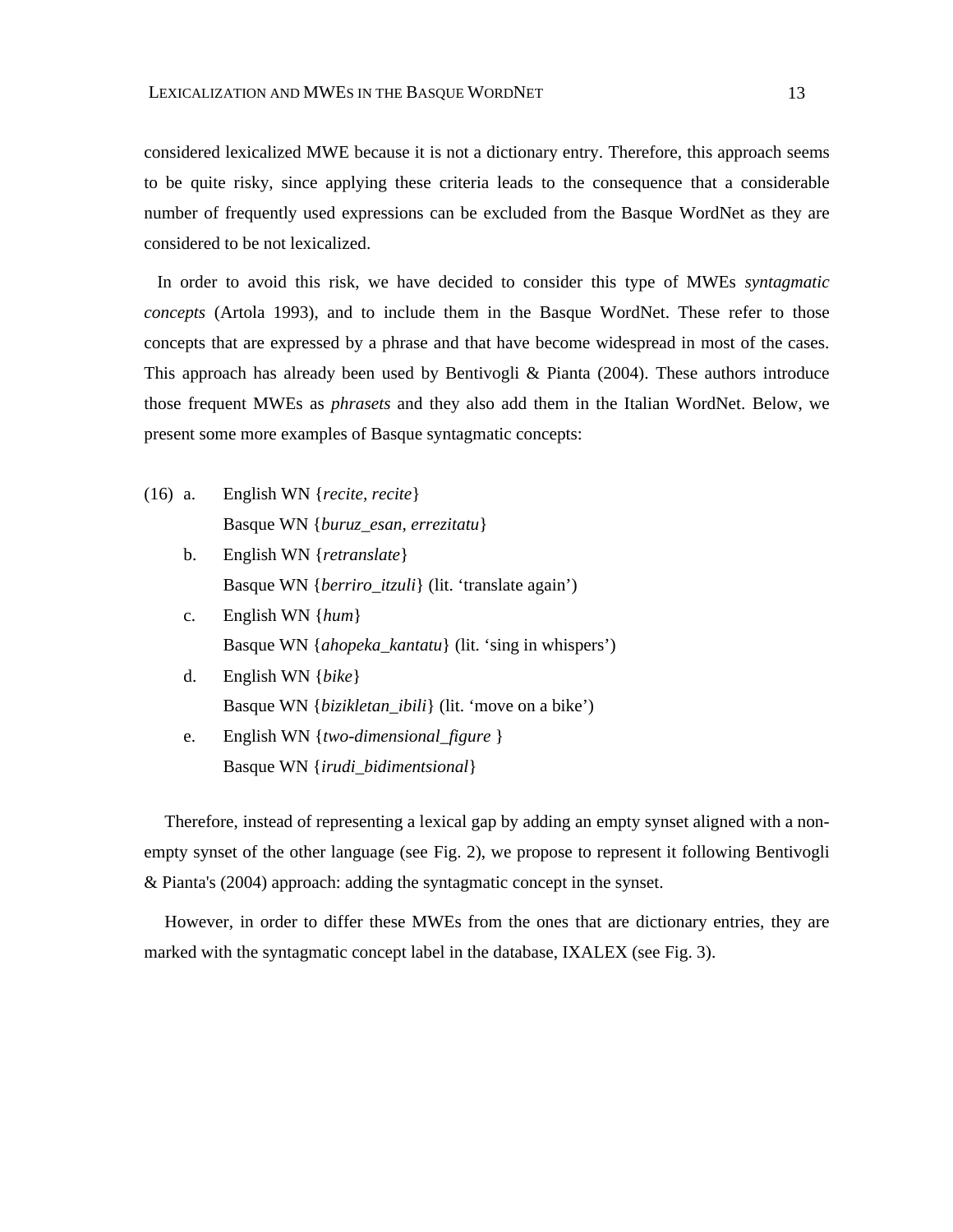| Gloss        |        |                         |                               |                                |
|--------------|--------|-------------------------|-------------------------------|--------------------------------|
| Word         |        | Sense C.S. Delete Marka |                               | $\frac{1}{\sqrt{2}}$<br>Oharra |
| buruz_esan   |        | $99\%$ $\Box$           | $\checkmark$<br><b>IXALEX</b> |                                |
| errezitatu   |        | 99% □                   | $\checkmark$                  |                                |
| Marka        | Oharra |                         |                               |                                |
| $\checkmark$ |        |                         |                               | ÷                              |

## **Basque 1.6 Synset 00640416**

*Figure 2: The actual interface, showing a syntagmatic concept (IXALEX is our shorthand for syntagmatic concept).*

Finally, there are synsets that can be only expressed by a kind of definition. That is, they are expressed in a very different way than in English, using different syntactic categories as well as different phrase constructions.

# **Basque\_1.6 Synset 10872096**

|                      | $\Box$ Lock $\Box$ No lexicalize    |                      |
|----------------------|-------------------------------------|----------------------|
| Gloss                |                                     |                      |
| berrogei urte inguru |                                     | ÷                    |
|                      | Word Sense C.S. Delete Marka Oharra |                      |
| Marka                | Oharra                              |                      |
|                      | $\checkmark$                        | $\frac{1}{\sqrt{2}}$ |
| Update               | Reset<br>New word<br>Delete Synset  |                      |

English WN { forties, mid-forties -- (the time of life between 40 and 50) } Basque WN {GAP -- (berrogei urte inguru)}

*Figure 3: Representation of a GAP in the actual interface for the Basque WordNet.*

For instance, in Basque, the only way to translate *forties* (see Fig. 2) is to use a kind of definition: *berrogei urte inguru* (lit. 'around forty years old'). We have decided not to include this kind of expressions in the synset but in the gloss. Therefore, these concepts will be lexical gaps in Basque.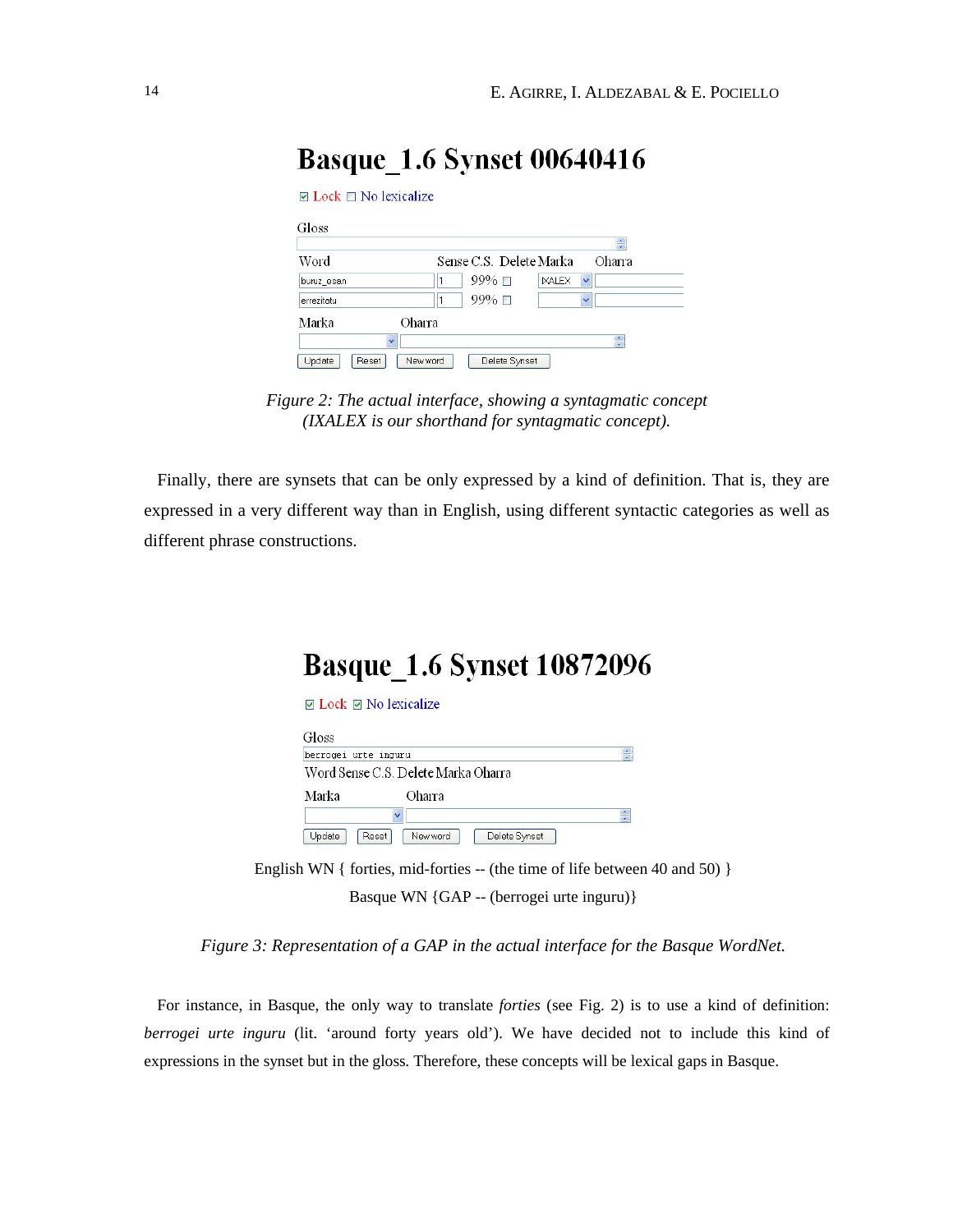#### **6. Full representation of phrasal concepts in the Basque WordNet**

The above representation (Section 5) is limited to listing the MWEs together with their lexicalization status, and fails to reflect the inner structure and semantic relations in the MWE. This more detailed representation is especially desirable for decomposable idioms, compound nouns (incl. terminology), light verbs and institutionalized expressions, where we would like to keep semantic links between components. It is also necessary for a proper coupling of the syntactic analysis of the MWE and its semantic interpretation (Sag et al. 2002). For instance, in Basque the auxiliary verb agrees with both the ergative case (the subject) and the absolutive case (the object or the subject, depending on the transitivity). In the case of some light verb constructions like *lo egin* (which is considered a lexicalized MWE; 'to sleep', lit. 'to do sleep') its nominal component *lo* ( nominal 'sleep') is syntactically the object of the sentence in '*umeak lo egin zuen*' ('the baby slept'), and the semantic interpreter needs to make sense of the role of this object, which is really part of a MWE. From another perspective, as mentioned in Section 4, the internal relations would allow the semantic interpreter to infer that in the previous sentence a *sleep* state is involved.

A proposal for the representation of the inner structure was made by (Bentivogli & Pianta 2004). They propose the use of a *composed-of* link between the MWE variant and its components, including their word sense specification whenever possible (see Fig. 4c). But this proposal does not make explicit the semantic relation between the MWE and its components. EuroWordNet defined a richer set of semantic relations than the original WordNet, including the involved relation, defined as follows:

"The INVOLVED relation is used to encode data on arguments or adjuncts lexicalized within the meaning of a  $2<sup>nd</sup>$  order entity". (Alonge et al. 1998, p. 29)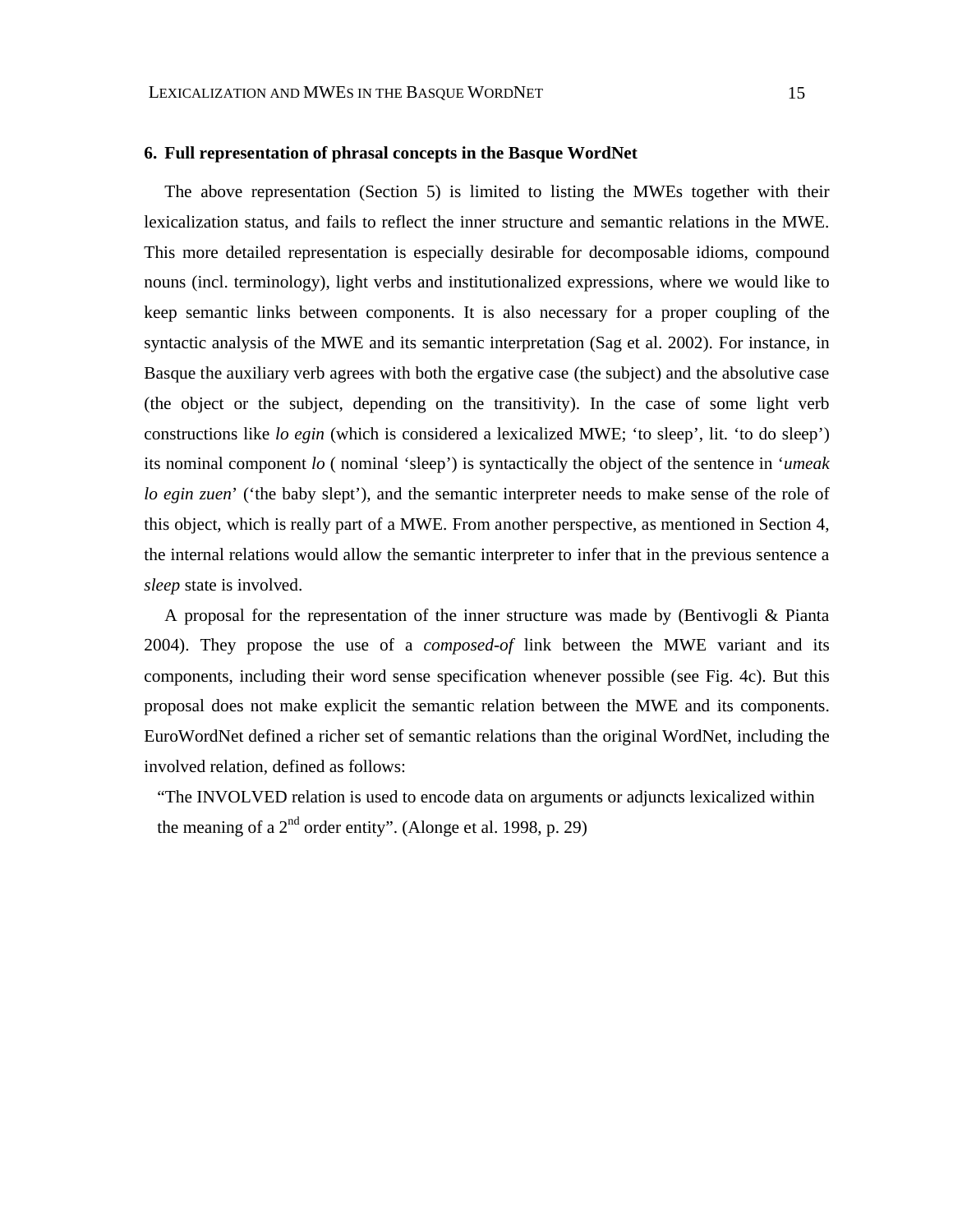

*Figure 4: Different representation choices in the Basque WordNet: a) representing only lexicalized multiwords, b) including syntagmatic concepts (ixalex being the internal tag for those), c) describing the inner structure using the "composed-of" relation, and d) describing the inner structure using EuroWordNet relations.*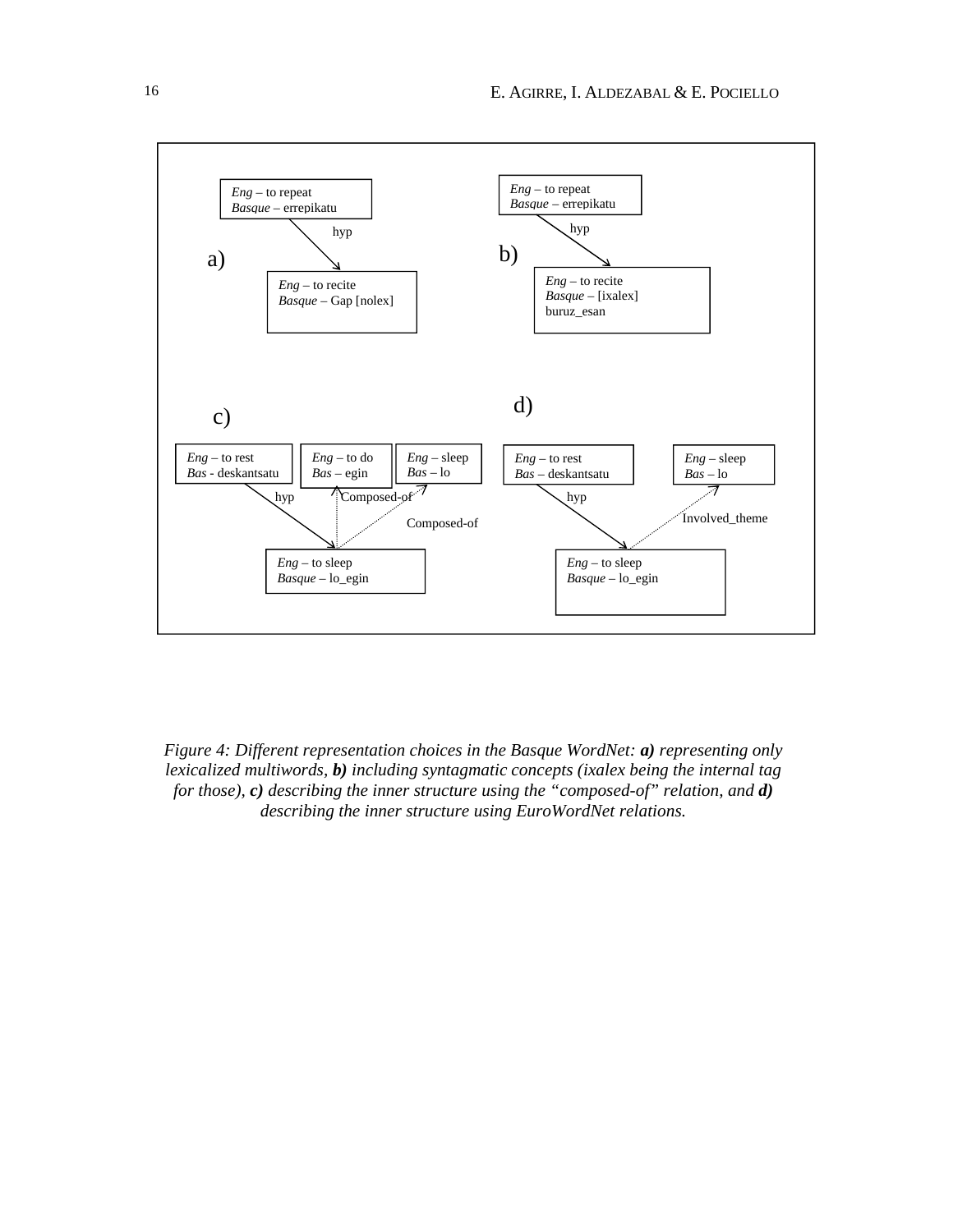We think that these relations are very well suited for encoding the inner relations. Scheme d) in Fig. 4 shows a possible representation for *lo\_egin* where *lo* is the *involved\_theme*<sup>10</sup> of the MWE verb. An additional advantage of this representation is that those semantic relations carry over to other languages, and apply also in English (the *sleep* is the *involved\_theme* for a sleeping event). In addition to these possibilities, Fig. 4 also shows the other two possibilities for completeness: a) for non including MWEs and b) for including them as words with spaces and no inner structure. At the current development stage, all MWEs have been marked following the b) scheme.

The same scheme as in Fig. 4d can be applied to complex MWEs like (17a) or (17b). In fact, we will show that it can be applied to all kinds of MWEs.

- (17) a. gabon kantak abestu *'to carol'; lit: 'to sing Chirstmas songs'*
	- b. arinki lo egin *'to snooze'; lit: 'to sleep lightly'*

#### **7. Summary and further work**

 $\overline{a}$ 

In this paper we have proposed a solution for the representation of the wide range of MWEs (lexicalized or not) in the Basque WordNet. We first argue in favor of including non-lexicalized MWEs, and propose a very simple criterion based on existing dictionaries to mark those that are lexicalized from those that are not. We then propose a representation based in EuroWordNet relations to represent the inner structure of them.

Currently, **noun and verb** MWEs in the Basque WordNet have been marked according to their lexicalization status, i.e. either non-lexicalized or syntagmatic concepts. This corresponds to scheme b) in Fig. 4. Table 1 shows the current figures for the Basque WordNet (Agirre et al. 2006) and it also reviews the amount of synsets marked as non-lexicalized or as syntagmatic concepts.

<sup>10</sup> *involved\_theme* is a specialization of the *involved* relation, where the semantic role is *theme*. We also allow for 2nd order entities as fillers for this relation. Note that in English, sleep<sub>V</sub> and sleep<sub>N</sub> are also related by a *xpos\_near\_synonym* relation.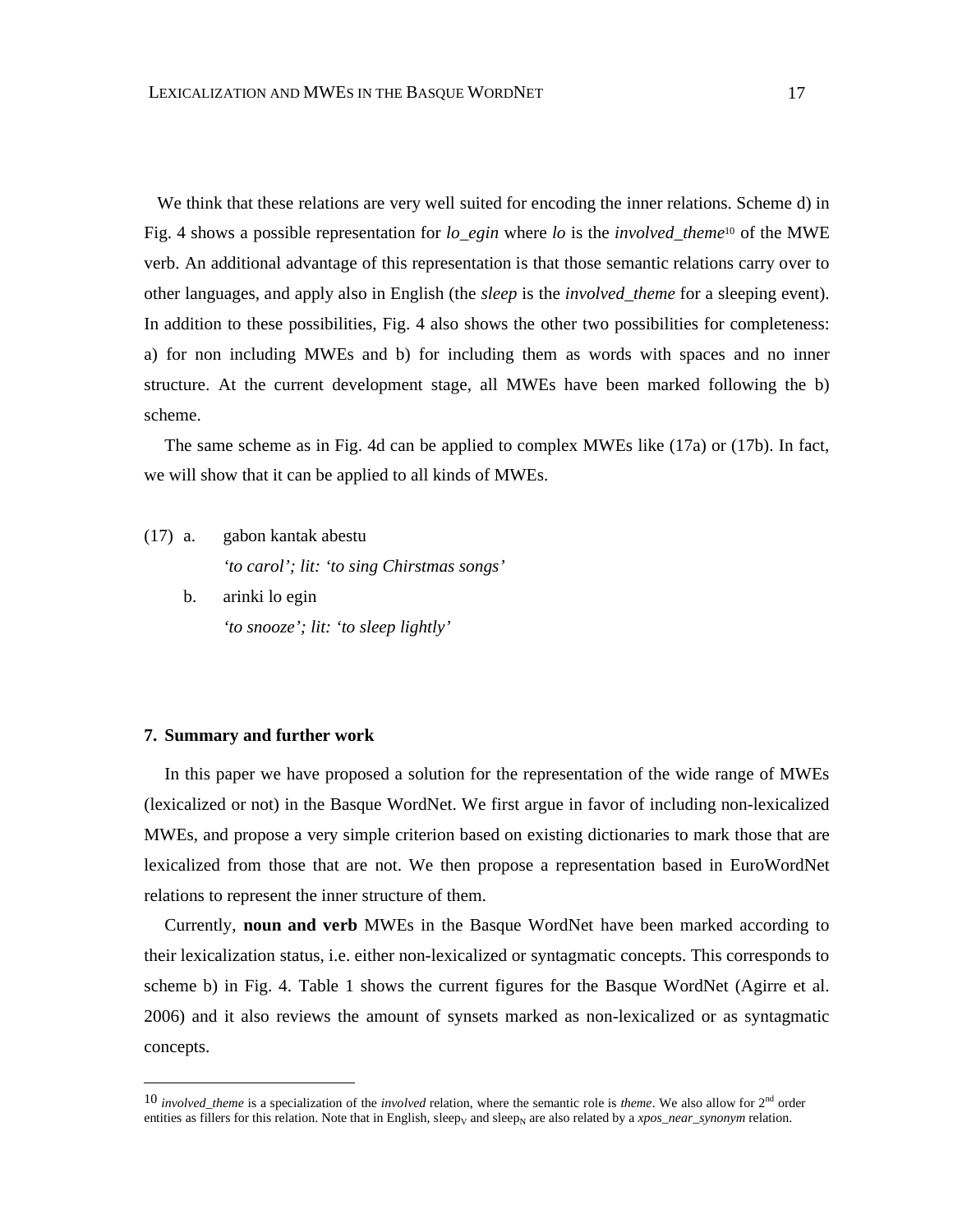|                               | <b>TOTAL</b> | N     | V    | <b>ADJ</b> | ADV      |
|-------------------------------|--------------|-------|------|------------|----------|
| <b>Word Senses</b>            | 51423        | 41833 | 9450 | 140        | 0        |
| Lemmas                        | 25755        | 22492 | 3368 | 50         | 0        |
| <b>Synsets</b>                | 31585        | 27880 | 3592 | 113        | $\theta$ |
| Basque lexical gaps           | 1439         | 1223  | 208  | 8          | 0        |
| <b>Proper Nouns</b>           |              | 680   |      |            |          |
| $MWE$ (lex)                   | 5730         | 2935  | 2439 |            | $\theta$ |
| Syntagmatic concepts (ixalex) | 356          | 79    | 273  | 4          | 0        |

*Table 1: Current figures for the Basque WordNet and for gaps, lexicalized MWEs and syntagmatic concepts.*

In the future, we are planning to further enrich the MWE with the representation of their inner structure, following the proposal in Section 6 (corresponding to scheme d) in Fig. 4). We plan to apply semi-automatic methods to disambiguate both the semantic relation and the synsets involved in the inner structure, using a method which has been already applied to derivation relations (Agirre & Lersundi 2001). These relations will help populate the relations in all wordnets designed in the EuroWordNet style (linked to a common interlingual index) and further enrich the MEANING Multilingual Central Repository (Atserias et al., 2004).

We would also like to join the morphosyntactic and semantic representation of MWEs. This is a subtask in the process of merging the morphosyntactic lexicon for Basque (EDBL, Alegria et al. 2004) and the semantic lexicon (Basque WordNet).

#### **Acknowledgments**

The work has been partially funded by the European Commission (MEANING project IST-2001-34460), by the Basque Government (Saiotek GO765) and by the Education Department of the Spanish Government (HUM2004-21127-E). Eli Pociello has a PhD grant from the Basque Government.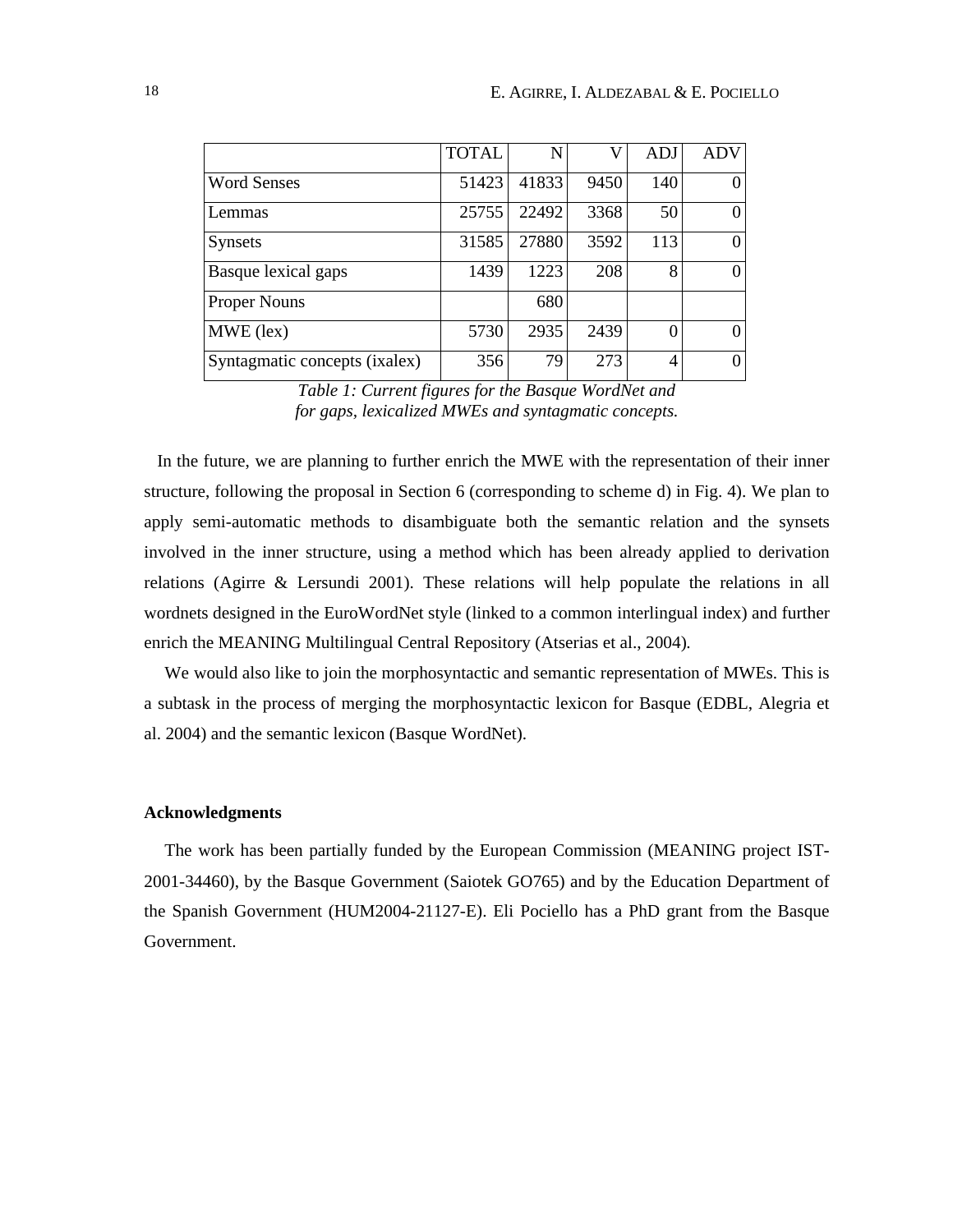### **References**

- Agirre, Eneko & Mikel Lersundi. 2001. "Extracción de relaciones léxico-semánticas a partir de palabras derivadas usando patrones de definición". In *Proceedings of SEPLN 2001*. Jaén (Spain). 157-165.
- Agirre, Eneko, Olatz Ansa, Xabier Arregi, Jose Mari Arriola, Arantza Díaz de Ilarraza, Eli Pociello & Larraitz Uria. 2002. "Methodological issues in the building of the Basque WordNet: quantitative and qualitative analysis". In *Proceedings of First International WordNet Conference.* Mysore (India). 32-40.
- Agirre, Eneko, Izaskun Aldezabal, Jone Etxeberria, Elixabete Izagirre, Karmele Mendizabal, Eli Pociello, & Mikel Quintian. 2005. "EuskalWordNet: euskararako ezagutza-base lexikosemantikoa". In *Euskalingua 7* (http://www.mendebalde.com). 212-219.
- Agirre, Eneko, Izaskun Aldezabal, Jone Etxeberria, Elixabete Izagirre, Karmele Mendizabal, Eli Pociello & Mikel Quintian. 2006. "Improving the Basque WordNet by corpus annotation". In *Proceedings of Third International WordNet Conference*. Jeju Island (Korea).
- Agirre, Eneko, Izaskun Aldezabal & Eli Pociello. Submitted. "EuskalWordNet: euskararako ezagutza-base lexiko-semantikoa". In *GOGOA*.
- Alegria, Iñaki, Olatz Ansa, Xabier Artola, Nerea Ezeiza, Koldo Gojenola & Ruben Urizar. 2004. "Representation and Treatment of Multiword Expressions in Basque". In *Proceedings of the ACL workshop on Multiword Expressions*. Barcelona (Catalunya). 48-55.
- Alonge, Antonietta, Nicoletta Calzolari, Piek Vossen, Laura Bloksma, Irene Castellón, Toni Marti & W.Peters, 1998. "The Linguistic Design of the EuroWordNet Database". In N. Ide, D. Greenstein and P. Vossen (eds.), Special Issue on EuroWordNet. *Computers and the Humanities*, Volume 32, Nos. 2-3. 91-115.
- Atserias, Jordi, Luis Villarejo, German Rigau, Eneko Agirre, John Carroll, Bernardo Magnini, & Piek Vossen. 2004. "The MEANING Multilingual Central Repository"*.* In *Proceedings of the Second Global WordNet Conference.* Brno (Czech Republic). 23-30.
- Artola, Xabier. 1993. *HIZTSUA: Hiztegi-sistema urgazle adimendunaren sorkuntza eta eraikuntza. Hiztegi-ezagumenduaren errepresentazioa eta arrazonamenduaren ezarpena.* PhD Thesis. University of the Basque Country.
- Bentivogli, Luisa & Pianta, Emanuele. 2004. "Extending wordnet with syntagmatic information". In *Proceedings of Second Global WordNet Conference*, 47-53. Brno (Czech Republic).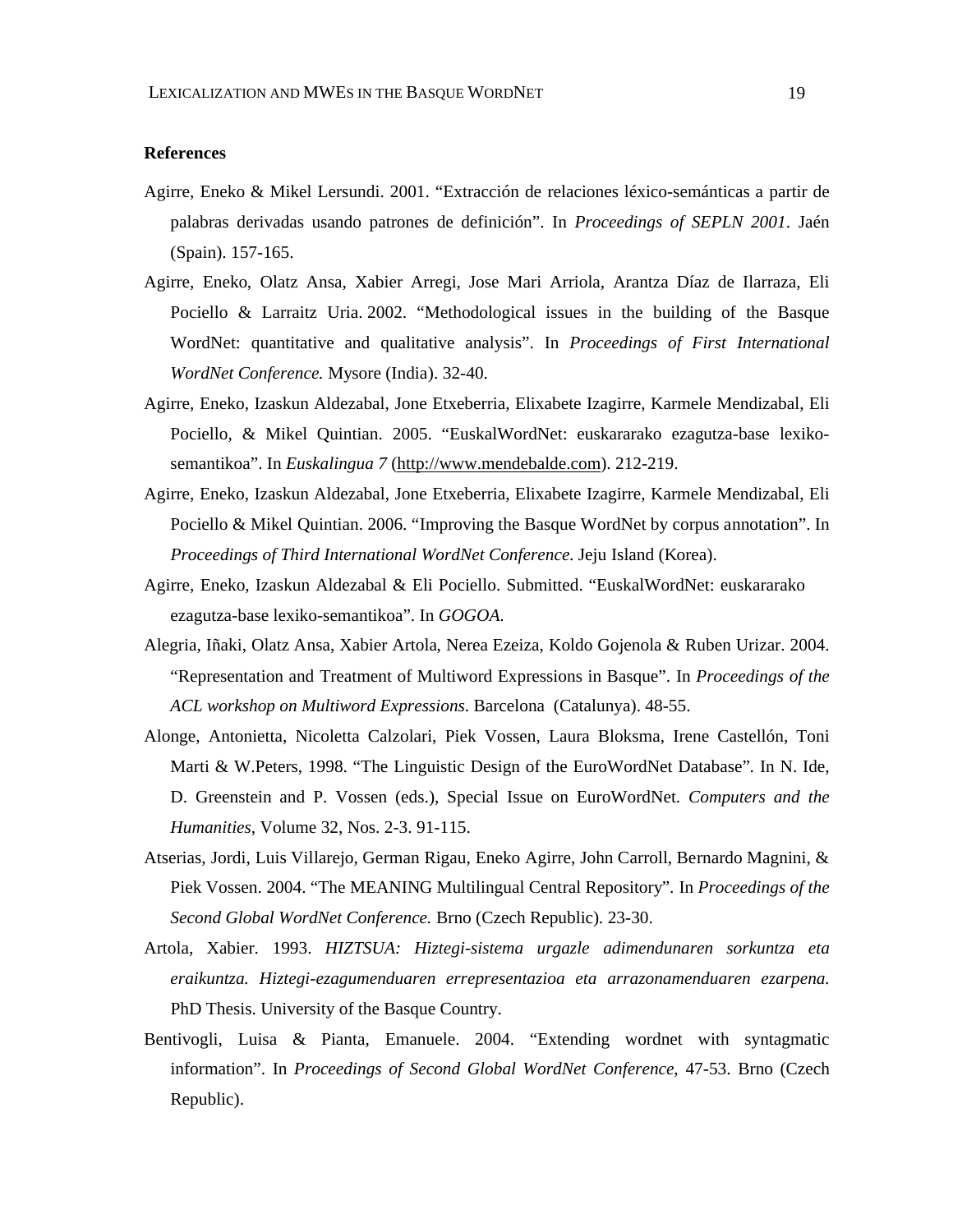- Calzolari, Nicoletta, Charles J. Fillmore, Ralph Grishman, Nancy Ide, Alessandro Lenci Catherine MacLeod & Antonio Zampolli. 2002. "Towards Best Practice for Multiword Expressions in Computational Lexicons". In *Proceedings of the 3rd International Conference on Language Resources and Evaluation (LREC 2002)*, 1934-1940.
- Contreras, Joan Miquel & Avellina, Sueñer. 2004. "Los procesos de lexicalización". In E. Perez Gaztelu, I. Zabala & L. Gràcia (eds.), *Las fronteras de la composición en lenguas románicas y en vasco*. Universidad de Deusto. 47-109.
- Cowie, Anthony P., Ronald Mackin, Isobel McCaig. 1990. *Oxford Dictionary of Current Idiomatic English.*
- Fellbaum, Christiane. 1998. *WordNet: An electronic Lexical Database*. Cambridge, (Mass.); London (England): MIT Press.
- Fontenelle, Thierry, Geert Adriaens & Gert de Braekeleer. 1994. "The Lexical Unit in the Metal® MT System". The Netherlands. In *MT*, Volume 9, 1-19.
- Lewandowski, Theodor. 1992. *Diccionario de Lingüística*. Cátedra.
- Sag, Ivan A., Timothy Baldwin, Francis Bond, Ann Copestake, Dan Flickinger. 2002. "Multiword expressions: A pain in the neck for NLP". In *Proceedings of the Third International Conference on Intelligent Text Processing and ComputationalLinguistics (CICLING 2002)*. Mexico City (Mexico), 1-15.
- Talmy, Leonard. 1985. "Lexicalization patterns: semantic structure in lexical forms". In T. Sophen (ed.), *Language Tipology and Syntactic Description*. Cambridge (Mass.): Cambridge University Press.
- Traugott, Elizabeth C. 1996. "Lexicalization and Lexicalization". In K. Brown and J. Miller (eds.), *Concise Encyclopedia os Syntactic Theories*. Cambridge (Mass.): Cambridge University Press. 181-187.
- Villavicencio, Aline, Francis Bond, Anna Korhonen & Diana McCarthy. 2005. "Introduction to the special issue on multiword expressions: Having a crack at a hard nut". In *Computer Speech & Language*, Volume 19, 4. 365-377.
- Vossen, Piek, Laura Bloksma, Salvator Climent, Toni Marti, Gabriel Oreggioni, Gerard Escudero, German Rigau, Horacio Rodriguez, Adriana Roventini, Francesca Bertagna, Antonietta Alonge, Carol Peters & Wim Peters. 1998. *The Reestructured Core wordnets in EuroWordnet: Subset1*. EuroWordNet (LE-4003) Deliverable D014/D015, University of Amsterdam.